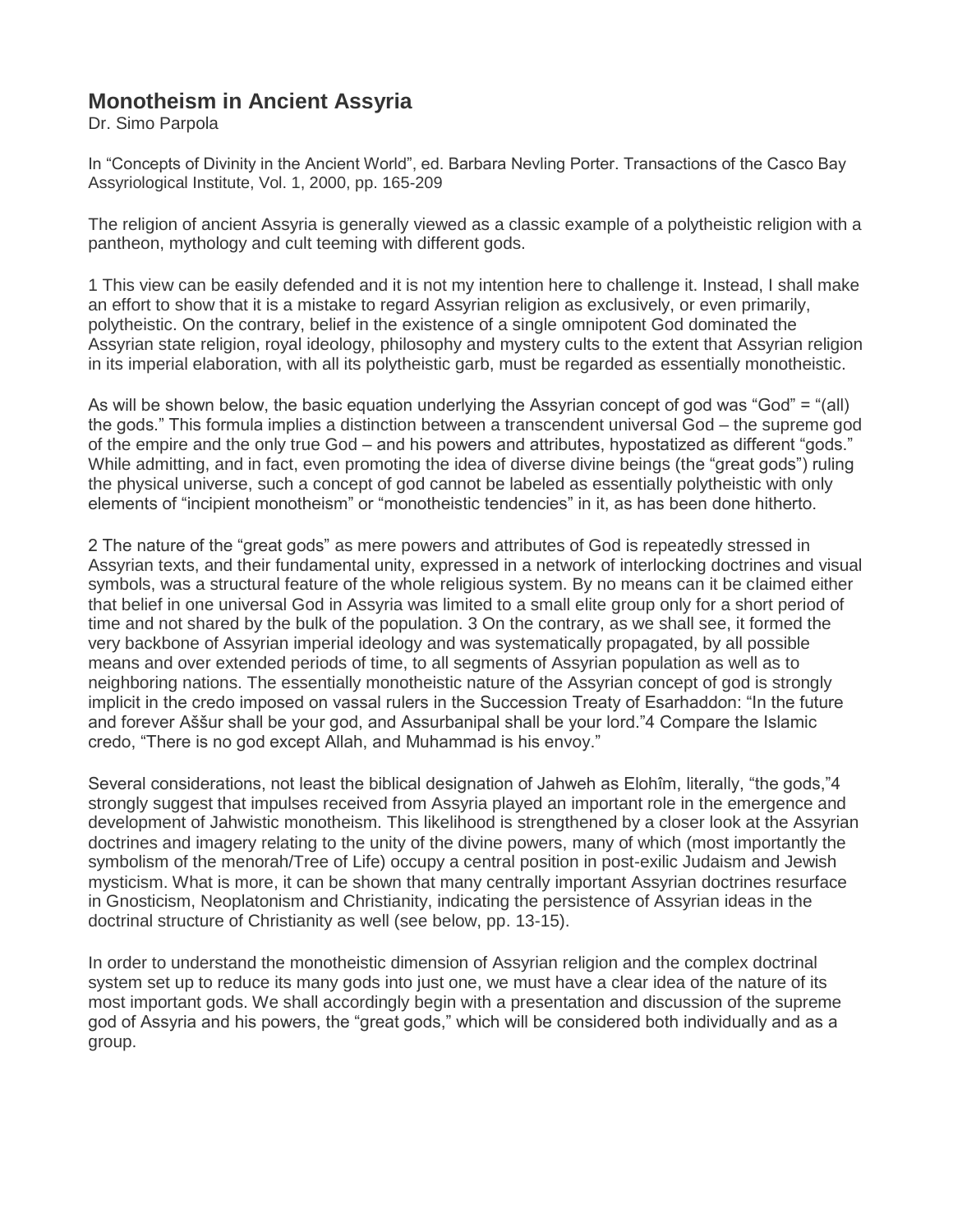#### **The Almighty God**

Aššur is unequivocally marked as the supreme god of Assyria by his position in relation to other gods mentioned in Assyrian texts. If not mentioned alone, he always precedes any god or gods mentioned beside him.5 In Assyrian royal inscriptions, letters and rituals, treaties, and other state documents; he often heads a long list of gods displaying considerable standardization in its composition and in the order of the individual gods. Passages such as "Aššur and the great gods," "Aššur and the gods," or "Aššur, Ištar and the (great) gods," where Aššur is followed by a group of gods rather than individual gods,6 are "abbreviations" for such enumerations of gods, see the chapter below on the "great gods." In such lists, Assyrian gods always precede foreign gods.

The transcendental nature of Aššur is firmly established by the logographic spelling of his name as AN.ŠÁR, attested since the fourteenth century BCE, which implies his equation with the god Anšar (written AN.ŠÁR) of En?ma eliš, the Babylonian epic of creation which had canonical status in Assyria since the late second millennium. In the theogony of En?ma eliš, AN.ŠÁR (literally, "the universe of heaven") with his spouse KI.ŠÁR (literally, "the universe of earth") precedes the birth of Anu, the god of heaven, as well as all other gods included among the "great gods."7 Born from the union of "the universe of heaven" with "the universe of earth," the latter must be understood as entities materialized in the physical universe, "the universe of earth." AN.ŠÁR, by contrast, who emerges from nil through the pair Lahmu and Lahamu denoting binary oppositions,8 has nothing to do with the limited physical universe, KI.ŠÁR, a realm of darkness, evil, imperfection, ignorance and death; he is its binary opposite, the infinite metaphysical universe of light, goodness, perfection, wisdom and eternal life.9 As such, he was an abstract metaphysical entity, a transcendent "God beyond gods," who could not be known directly.

His transcendence was not absolute, however. Whereas in Vedic Hinduism and in ancient Egyptian religion the single transcendent source of the multiplicity of gods was defined in negative terms as "non-existence," Aššur's definition as the "universe of heaven" made him an intermediate entity between existence and non-existence, the source of all manifest divine powers worshiped in the world, and thus an omnipresent, almighty God.

In Assyrian imperial propaganda, Aššur is presented not as a remote god located outside this world, but as the maker and sovereign lord of the entire universe. He is "the lord of all lands, the king over the totality of heaven and earth";10 "the creator of himself, the father of the gods, who grew up in the Abyss (Apsû); the king of heaven and earth, the lord of all the gods, who emanated (lit., 'poured out,' š?pik) the supernal and infernal gods and fashioned the vaults of heaven and earth, the maker of all the regions, who lives in the [pur]e starlit heave[ns]."11 He is present through his winged icon in the campaigns of the Assyrian king, and is praised as "the exceedingly great one, prince of the gods, the omniscient, venerable, surpassing, the Enlil of the gods, he who decrees the fates... whose pronouncement is feared, whose command is far-reaching [and], like the writing on the celestial firmament, does not miss its appointed time."12 At the same time, he is hidden to the degree that "even a god does not comprehend [the ... of his] majesty, the meaning of [his majestic designs] is not understood."13

This combination of transcendence and immanence was possible because Aššur was present in the world through his "emanations," gods, while the identities of all the gods of the world converged in him. His winged icon (Fig. 1) is a composite symbol reflecting both aspects of him. The winged disk, a symbol of the sun, symbolized him as the infinite ocean of light engulfing the visible world and radiating its brightness into it. The divine ruler figure within the disk, which displays the attributes of all the "great gods," symbolizes him as the divine father and king – the almighty God from whom all the manifest divine powers emanate and in whom they converge, the "sum total" of all the gods.14 At the same time, the icon also symbolizes the trinity of the divine king, the volute on its top standing for his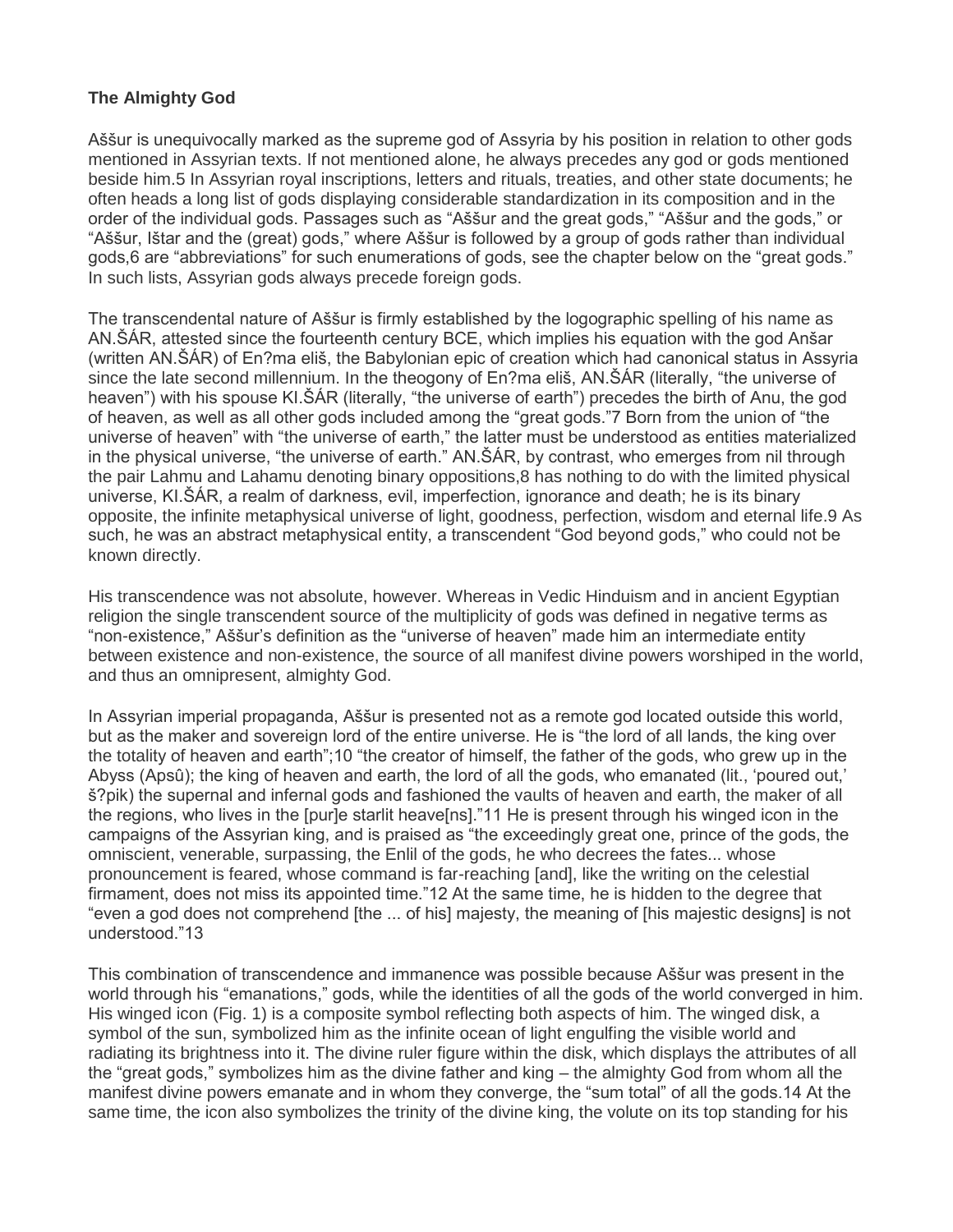two other principal hypostases, the divine son exalted to the right side of the father, and the mother, his "Spirit," enthroned on his left (see below, p. 14).

The doctrine of Aššur as the "sum total of all the gods" is unequivocally attested since the mid-eighth century BCE in the personal name Gabbu-ilani-Aššur, "Aššur is all the gods."15 Other similar names show that the doctrine was widespread in Assyria throughout the imperial period. In several personal names dating between the thirteenth and seventh centuries BCE, the compound Gabbu-il?ni "all the gods" and its abbreviation Il?ni "the gods," like Hebrew Elohîm "God" (lit. "the gods"), function as a singular proper name alternating with Aššur and Ilu "God" in identical contexts.16 Names like Ilaniaha-iddina "God (lit. "the gods) gave (sg.) a brother" (13th cent.), to be compared with the well-known royal name Aššur-aha-iddina (Esarhaddon), imply that the multiplicity of gods venerated in Assyria was conceived as a single deity already in the early imperial period.

The etymology and original meaning of Aššur are unknown, but it can be taken as certain that the name was in scholarly circles interpreted as "the only God." The cuneiform sign AŠ used in the most common spelling of the name, daš-šur, did not normally have the phonetic value /aš/ in Assyrian script; its most common logographic readings were "one" and "single, only"; in scholarly texts, it could also mean "mystery." By taking the divine determinative (d) preceding the name in its logographic meaning ("god"), the spelling, which was frequently abbreviated to daš, could thus be analyzed not only as "The Only God" but also as "God is One" and "The Hidden God." Another common spelling of the name, dašur, could be correspondingly analyzed as "Flashing Water," a reference to the god as "the ocean of light."17

# **The "Great Gods"**

The polytheistic notion of Assyrian religion basically resides in the "great gods" appearing in Assyrian texts both as a group accompanying Aššur and individually as seemingly independent gods. It will be shown below that this notion of independence is largely illusory. The "great gods" formed an organized system of hypostatized divine powers comparable to the gnostic pleroma and the Sefirot of Jewish mysticism. Like the names of Allah, each of them represented an aspect or "limb" of the invisible God; together, they constituted his manifest "body."

The individualized groups of "great gods" appearing beside Aššur display considerable variation both as regards the number of gods enumerated and their identity and order of enumeration. Some lists are very long, consisting of up to 20 gods, others are much shorter, 2 to 5 gods only; some end with Ištar and other goddesses, in others these are inserted in the middle of other gods.18 Nevertheless, all the lists display a stable nucleus of deities present in most if not all enumerations, as well as a definite divine hierarchy reflecting the second-millennium BCE god list An = Anum, which presents the entire Mesopotamian pantheon as an extended royal family starting with the divine king, Anu. All variations in the order of the gods can be explained as different "paths" through the "genealogical tree" (see below, p. 7).

An Assyrian prophetic oracle refers to "sixty great gods" attending to the king at his birth.19 This passage has to be understood in the light of the mystic number of Anu (see pp. 4 and 7), which as "One and Sixty" comprised all the "great gods," making them "one" while at the same time retaining their plurality. "Sixty" as the number of the "great gods" will have been reached easily, for each god had several alternative names; conversely, many divine names were just alternative designations of the same god. All female deities were identified with Ištar as names of her different aspects; Marduk had fifty names (including other "great gods"); there were "seven Nergals," "seven Ninurtas," and so on.20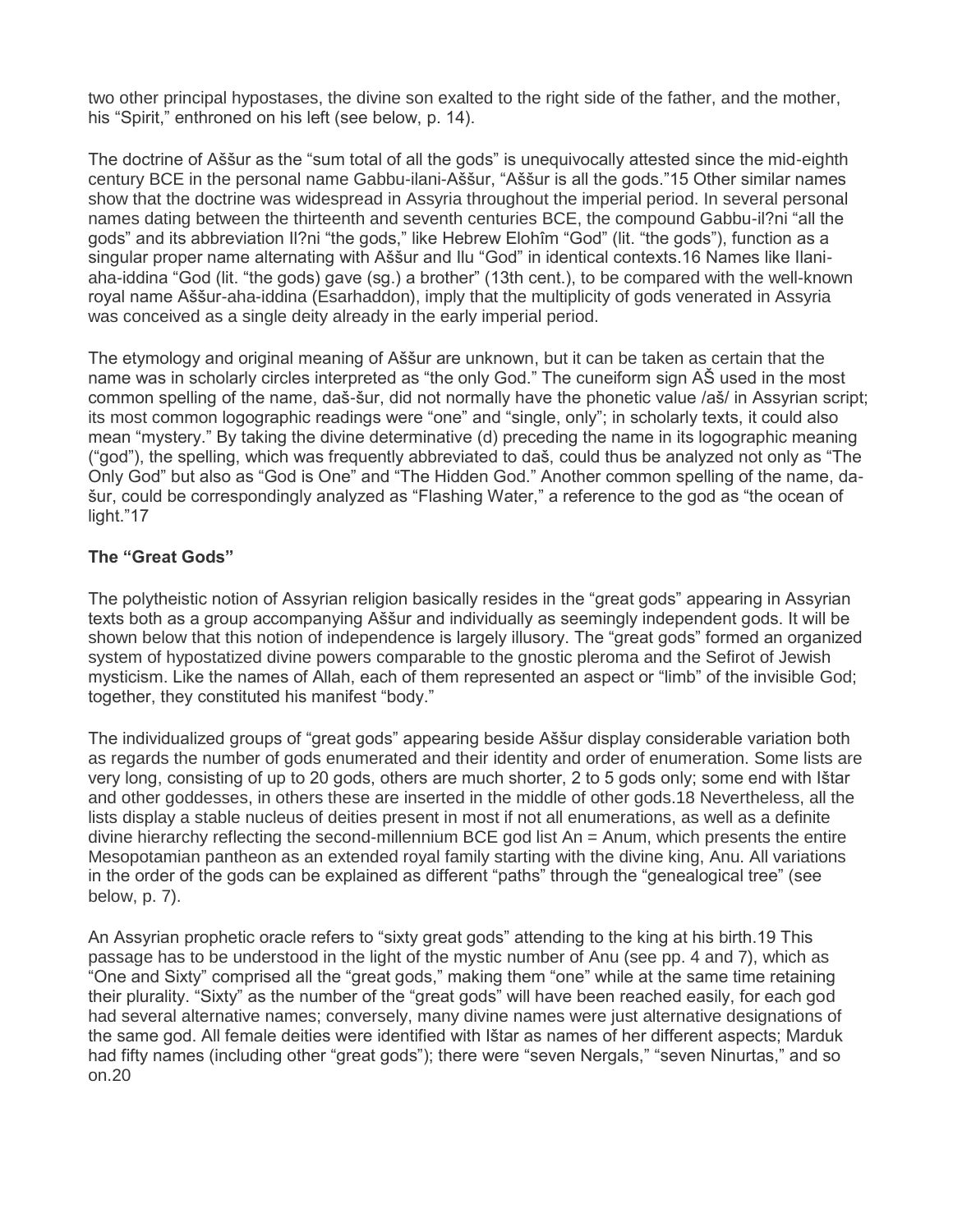# **The Individual Gods**

Nine "great gods" figure in Assyrian texts as seemingly independent entities generally not identified with one another. Most of them, especially Anu, Sîn, Ištar, Marduk and Ninurta/Nabû, are, however, occasionally represented as including all the others or fusing with other gods. On the basis of their attributes and descriptions found in sundry religious texts (myths, prayers, esoteric commentaries, etc.), their "personal profiles" can be briefly sketched as follows:21

1. Anu: the god of heaven, "the first one, the heavenly father, the greatest one in heaven and earth, the one who contains the entire universe, the king of the gods, the father/progenitor of the (great) gods, creator of everything." He was the "reflection" of his father Anšar (= Aššur), with whom he was identified. A personification of the immutable heaven, his word in the "assembly of gods" was final. The symbol of his authority was the crown, which he had conferred upon the Assyrian king, just as he had ceded the divine kingship to his grandson, Marduk, the establisher and maintainer of the present world order. Through his mystic number  $1 (= 60)$ , he was associated not only with the crescent but also with the full moon: "15 times 4 is 60  $(= 1)$ : 1 is Anu; he called the 'fruit' li.e., the full moonl."22

2. Ea: "the lord of wisdom/secrets, the sage/king of wisdom, the sage of the gods/of the universe, surpassingly/exceedingly wise, omniscient, knower of ingenious things; the father of the (great) gods, the creator of everything/all mankind/created things; the lord/king of the subterranean waters, the king/prince of Apsû (= the ocean of gnosis),23 the great light of Apsû, the lord of the waters of life." Ea had two numbers, 40 and 60, derived from the 2 : 3 ratio between the length of day and night at the winter solstice.24 The latter made him the "mirror image" of his father Anu and the personification of the night sky, the former merged him with his grandson Ninurta (see below).

3. Sîn: the moon god, "fruit (enbu) giving birth to itself, birth-giving father, father of the great gods, procreator of all; maker of decision(s), jugde of the universe; judicious, thoughtful, circumspect, prudent; Anu of the sky whose counsel nobody perceives, whose profound heart no god can fathom, whose mind no god knows; wise, knower of secrets, sage of the gods; the pure god, light of the gods, light of the upper and lower worlds." Sîn was, like Ea, the son of Anu; by virtue of Anu's identification with Enlil as the supreme authority, he was also called the son of Enlil.

4. Šamaš: the sun god, the divine judge par excellence, the "lord of judgment, king/lord of justice/righteousness, the lord of justice and right, the great judge of the great gods, the judge of the heaven and earth/upper and lower worlds." Conceived of as "destroyer/slayer of the wicked and the enemy," his standard epithets were "strong man" (e?lu) and "hero" (qur?du). He was the son of Sîn and the brother of Ištar; his number was 20, which in the first millennium also served as a logogram for the king as the "sun of the people."

5. Marduk: the son of Ea, exalted to the kingship of gods as the of slayer of the forces of chaos and the establisher of cosmic order: "the lord of lords; the exalted lord of gods, lord of the gods of heaven and earth, king of the gods; the organizer of the regions, the organizer of all the gods, the organizer/founder of the assembly of the gods; the leader of the gods/mankind." Marduk was the brother of Ištar, but the polar opposite of her other brother, Šamaš: "merciful and forgiving, the merciful god/father/lord, the merciful one with forgiving heart, merciful to mankind, he who forgave the gods." His standard epithet was "the great lord"; his number was 50, inherited from Enlil, the head of the Sumerian pantheon.

6. Ištar: "the lady/goddess of beauty and love; the lady of love, the loving one, the one who loves all mankind." She was the daughter of Anu, Ea, and Sîn (moon), and the sister of Šamaš and Marduk, "beautiful to a superlative degree." Her standing epithets were "pure/holy" and "virgin." In Assyrian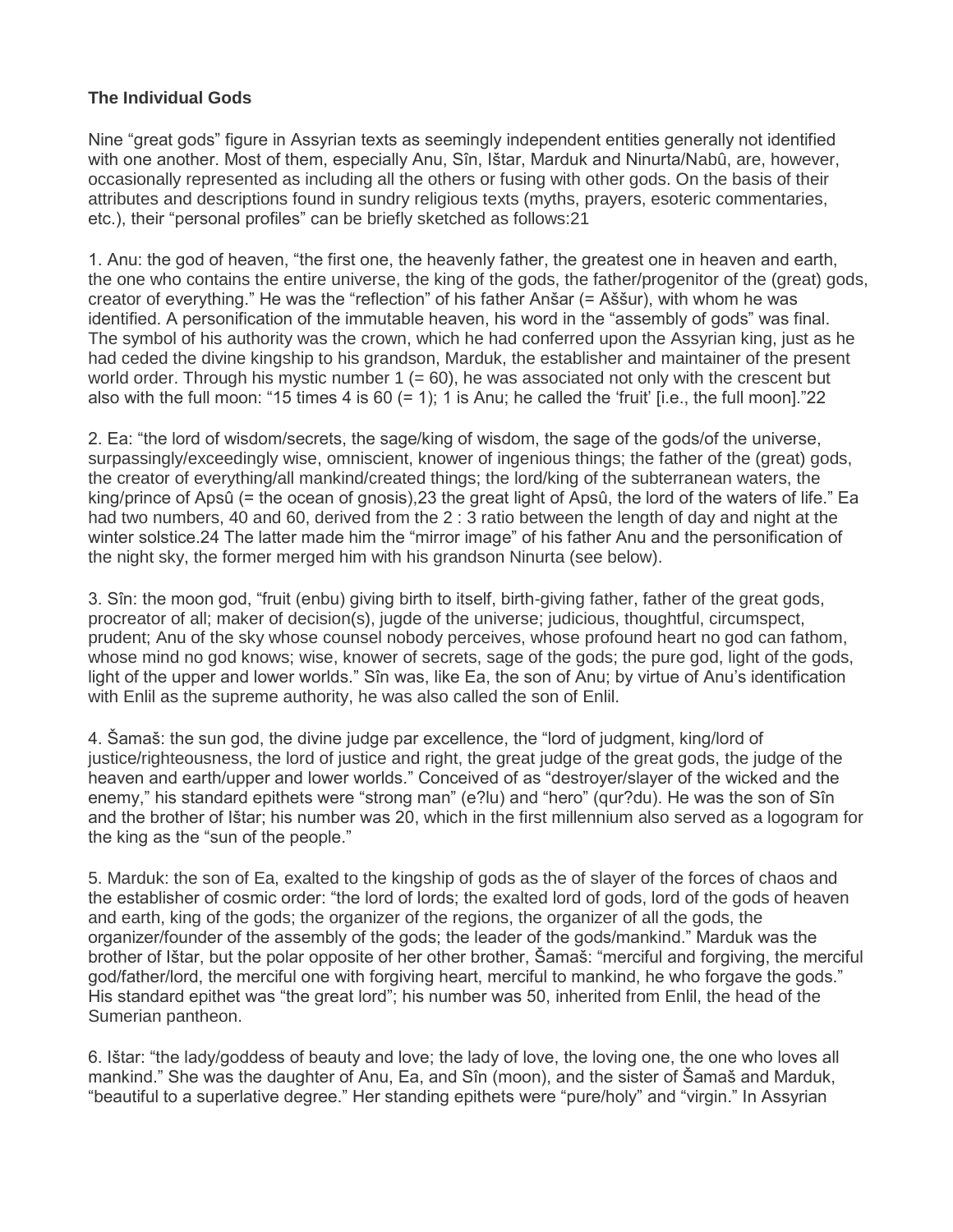iconography, her most common symbolic representation was the eight-pointed star; she is often depicted as a female figure surrounded by intense radiance.

Ištar embodied in herself all Mesopotamian goddesses and had an extremely complex mythological figure, which has been characterized as a "paradox and a coincidence of opposites." On the one hand, she was "the queen/mistress of heaven (and earth/and the stars), the queen of queens, the lady of ladies, the goddess of the gods, who holds all the powers; the creatress of the gods/all mankind, the mother of men, mother of those who give birth, midwife; the merciful goddess/mother; the veiled bride, wise, knowledgeable." On the other hand, she also was "the prostitute, the whore, the raging deluge, the lady/goddess of battle/strife and war."

7. Ninurta/Nabû, "the mighty son" of Enlil/Marduk, the heavenly crown prince and exalted savior: "the killer of Anzû (the personification of sin), the warrior who achieved victory for Enlil, the victor who threshes the foe but makes the righteous stand, whose strength is exalted." In a Neo-Assyrian prayer, both Nabû and Ninurta are presented as powers of Marduk, the former as his "victory", the latter as his "prowess." The standard epithet of Ninurta is "lord," a title which he shares with his father; he is also called "the arrow" and "the weapon."

After his triumph over Anzû, he becomes "the lord of the stylus, the keeper of the (life-giving) writingboard, the holder of the stylus of fates," who presents the "tablet of sins" to Marduk "on the day of the settling of accounts;" his looks are changed; his eyes flame like fire, his [garments] glow like snow; casting numinous splendor and silence over god and man, he returns in his triumphal chariot to his father, who rejoices in him, blesses him, and magnifies his kingship. He now merges with his father: in a Neo-Assyrian hymn glorifying Ninurta, his body is described as encompassing the whole universe, with different gods, including his fathers Marduk and Enlil, presented as his limbs, his face being the sun, etc.25 His number was 40, but in line with his magnification, his name could occasionally be spelled with the vertical wedge, "One and Sixty", the number of Anu.

8. Adad, the god of thunder: "glorious, splendid, proud, mighty; the lord/king of oracles/decisions, august judge." As "the voice of [Aššur's] majesty," he was the oracle god, divine herald and punisher in the same person, announcing, by his roar, divine judgments and decisions to mankind and hitting by his lightning the obstinate and the wicked. His number was 10, which he shared with Girru "Fire," Madanu "Verdict," and Nusku, the god of awakening and vigilance. Through his equation with Girru and the association of heaven with fire, he was the son of Anu.

9. Nergal, "the lord/king of the earth," to whom "Enlil [his] father entrusted the mankind, all living creatures, the cattle of Šakkan, and the herds of wild animals," a personification of sexual potency and man's animal insticts: "the power of the earth, the strongest/most potent/powerful of gods, the lord of power and strength"; a beautiful, "good-looking" tempter, "fox, king of tricks, cunning in tricks". He was the son of the mother goddess Belet-ili and Anu. His number was 14, symbolizing the ascent and descent through the seven gates of the netherworld.

### **The Gods as Officials**

Though individually quite different, the "great gods," when considered together, display a number of common features and similarities which link them tightly together as a well-organized, homogeneous group.

Each of them had a definite function or office/offices (par?u) in the divine world associated with specific abstract qualities or powers: Anu = authority;  $Ea =$  wisdom and knowledge;  $Sîn =$  purity and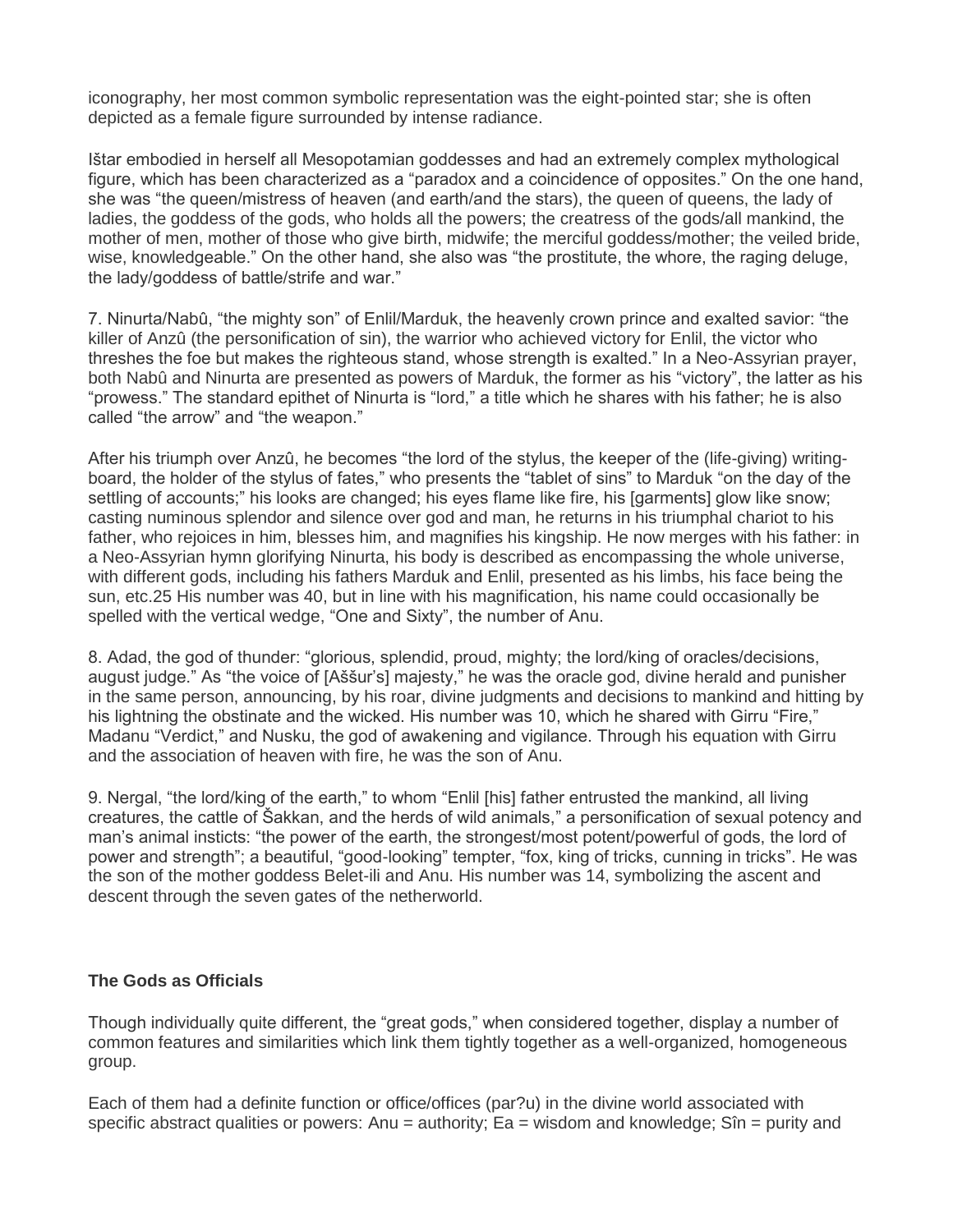prudence; Marduk = creativity and mercy; Šamaš = justice and righteousness; Ištar = love and beauty; Nergal = destructive/sexual power, etc. They share many epithets and attributes, and their functions were interconnected and, to some extent, overlapping: Sîn, Šamaš and Adad, often listed together in this order, were all judges representing different aspects and degrees of jurisprudence and jurisdiction (d?nu and purussû); Ea, Marduk and Nabû, also often listed in this sequence, were all kings (or kingsto-be) embodying different aspects of wisdom and creativity. Their basic functions were, however, unique to each god: Ea, and nobody else, was the god of wisdom; Ištar, and nobody else, was the goddess of love, etc.

# **The Gods as a Council**

All in all, the functions of the "great gods" remarkably parallel those of the royal "magnates" (rabûti, lit., "great men"), who, along with the king, formed the Assyrian royal council.26 This overlap is not accidental, for the "great gods" constituted the divine council (pu?ur il?ni [rabûti], lit., "the assembly of the [great] gods") ruling and directing the universe. Just as the Assyrian king was the representative of Aššur upon earth, so was the Assyrian royal council the earthly counterpart of the divine assembly, each of its members being the image of a particular "great god." The earthly government thus was, as it were, a mirror image of the heavenly one. As rulers of the universe, the "great gods" were similar in role and function to the gnostic archons (lit., "rulers"), who were in turn essentially equivalents of the Jewish and Christian "archangels" (see just below).

Seven of the "great gods" were associated with the seven classical planets: Sîn and Šamaš with the moon and the sun, Marduk with Jupiter, Ištar with Venus, Nabû with Mercury, Adad with Saturn, and Nergal with Mars. The remaining two (Anu and Ea) were respectively associated with heaven and the Abyss (Apsû), the transcendental "ocean of wisdom/knowledge." The seven planetary gods are in many ways equivalent to the seven archangels of Jewish and Christian traditions; they play an active role in mythology and had important martial and/or punitive functions comparable to those of the dreaded Pleiades (Sebetti), "the heroic Heptad." Anu, and Ea, by contrast, were majestic powers hidden in the depths of their cosmic abodes; they formed a pair, Ea being the "likeness" of Anu, the head of the assembly.

All this mirrors the distribution of roles within the Assyrian royal council. The minister closest to the king, the "scholar," an "image" of the god of wisdom, appears beside the king in king lists but never partook in military operations, while the other seven ministers had extensive military and/or punitive responsibilities as commanders of imperial "rapid deployment" cavalry units. In Assyrian ideological parlance, the actions of the ministers often totally merge with those of the "great gods." In royal annals, punitive actions against perjured vassals are explicitly ascribed to the "great gods," while in letters and treaties, the ministers are collectively referred to as the "iron sword of Aššur." In this role they are strikingly reminiscent of the seven punitive angels described in the apocalypse of John.

# **The Gods as a Family**

All the "great gods" were related by birth. They all descended from Anu, the "father of the great gods," who himself was a son of Aššur by "reflection." The genealogical relationships of the gods reveal a three-tiered generation hierarchy oriented around the goddess Ištar, who was known as "the convener of the assembly" and was (under different names) "married" to all the "great gods." Three of the gods – Anu, Ea and Sîn – were her fathers, two – Šamaš and Marduk – her brothers, and three – Nabû, Adad and Nergal – were her sons. The two functionally related groups of male gods (Ea, Marduk and Nabû; Sîn, Šamaš and Adad) were both direct father-son lineages starting with Ea and Sîn respectively: Ea was the father of Marduk who was the father of Nabû, while Sîn was the father of Šamaš who was the father of Adad.27 Since Anu, on the other hand, was the father of both Ea and Sîn, the first generation included two sub-grades, with Anu, the father and king of all the gods, alone occupying the first rank.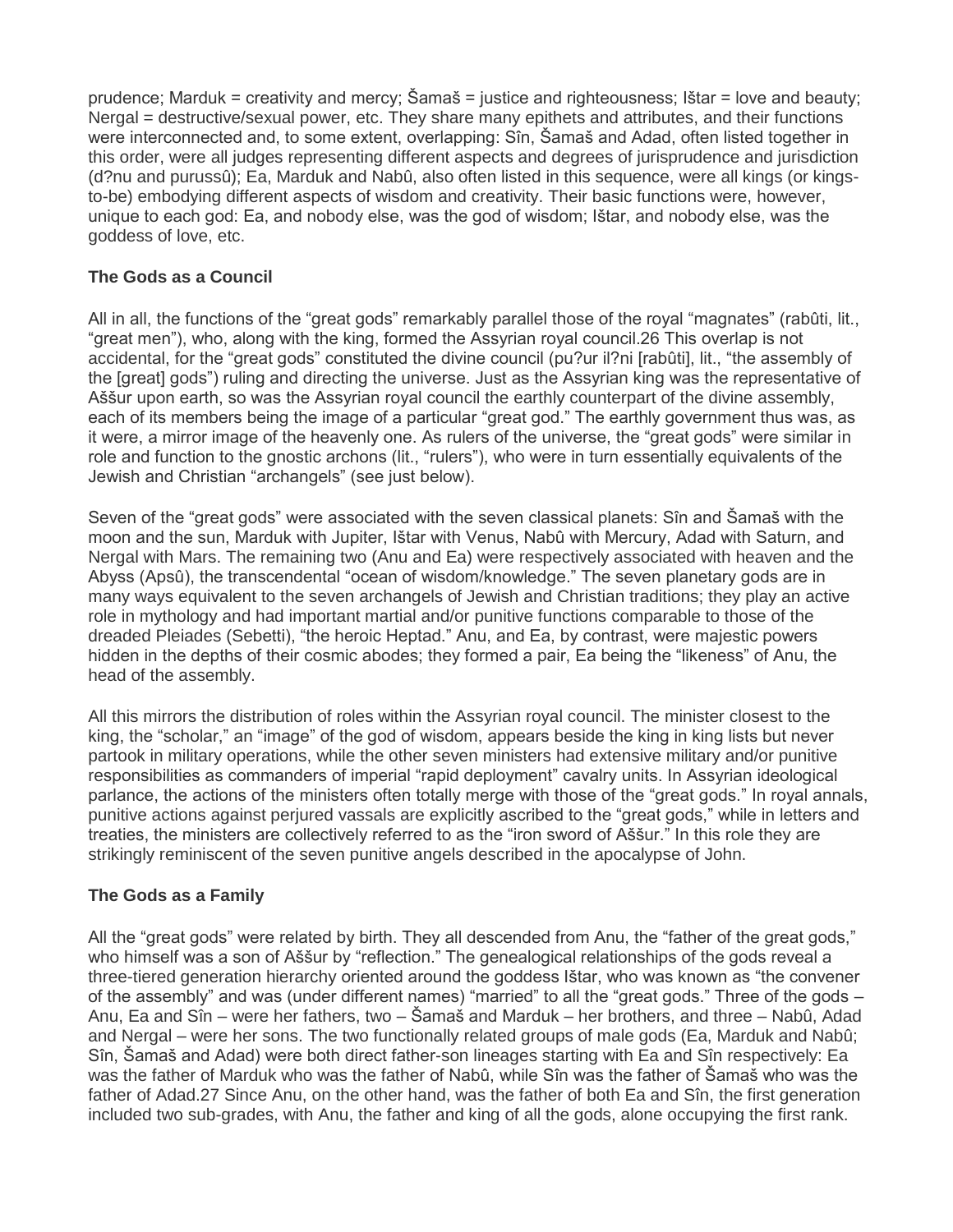The genealogical tree of the "great gods" can accordingly be plotted as follows (Ea appears on the right side as Anu's eldest son; Nergal appears under Ištar as the fruit of her union with Anu, and below Adad and Nabû as the youngest of the "great gods"):

Anu Generation 1 Sîn | Ea  $\setminus$  | /  $\setminus$  | / Generation 2 Šamaš–––Ištar–––Marduk  $/ \, | \, \backslash$  $/ | \setminus$ Generation 3 Adad | Nabû **Nergal** 

#### **The Gods as Numbers**

From the thirteenth century on, every "great god" was identified with a number or numbers. Some of these were traditional and can be easily explained: the number of Sîn, the moon god (30), for example, already occurs in third millennium texts and is clearly derived from the ideal length of the lunar month (30 days). Others, like the numbers of Ištar (15) and Adad (10), are not attested before the 13th century and their origin is not readily apparent. From about 1300 through 600 BCE they were (with or without the divine determinative) commonly used for writing the names of the "great gods" in Assyrian theophoric personal names. The relevant numbers are: Anu = 1, Ea = 60, Marduk = 50, Nabû = 40,  $S$ în = 30, Šamaš = 20, Adad = 10, Ištar = 15, and Nergal = 14.

The divine numbers add a new dimension to the nature of the "great gods." As numbers, they can no longer be regarded merely as anthropomorphic members of a humanly organized celestial government; rather, they now emerge as purely abstract entities (cf. p. 3 above) derived from a single origin, the sexagesimal base number 1. Such a notion of gods seems to underlie the well-known theogony of En?ma eliš, where we are told that Aššur "reflected" (umaššil) Anu as his son, who in turn generated Ea as his own "likeness" (tamš?lu). The peculiar phrasing of the passage is explained by the fact the numbers of Anu (1) and Ea (60) were both written with the same cuneiform sign, the vertical wedge DIŠ, meaning "one" (depending on the context, also "sixty"), while Aššur was written with the horizontal wedge AŠ, meaning "single, only" (depending on the context, also "one").28 The "Pythagorean" understanding of the gods as numbers (and vice versa) surfaces particularly clearly in late second and early first millennium esoteric and scholarly texts, e.g. in the cosmo-theological treatise I.NAM GIŠ.HUR AN.KI.A, where all the "great gods" are explained as aspects of the moon by associating their numbers, through mathematical operations, with different days of the lunar month.29 Substituting the names of gods in the "genealogical tree" with the corresponding divine numbers results in the following configuration:

Remarkably, the resulting distribution of numbers clearly is not at all haphazard but makes up a meaningful pattern closely mirroring the genealogical hierarchy and functional interrelationships of the gods. The right and left hand columns, which correspond to the two male lines of gods, contain only full tens, neatly arranged in a descending "age" order. The numbers of Anu and Nergal at the top and bottom of the middle column, when added up, yield the number of Ištar in the middle. The likelihood that such a distribution could result by accident is virtually nil. It accordingly seems that the fully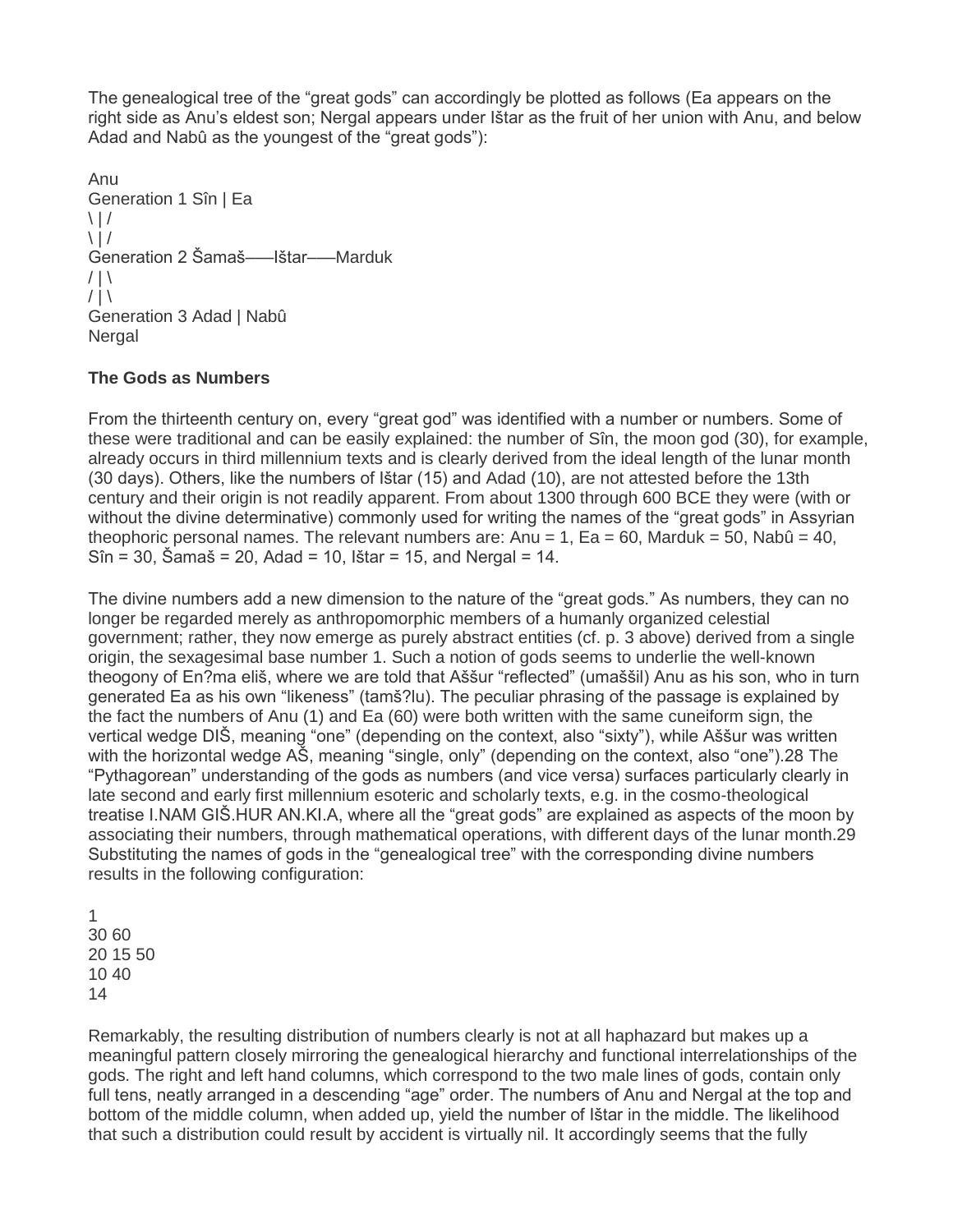developed system of divine numbers emerged from a desire to express the genealogical relationships of the "great gods" numerically, building on the theogony of En?ma eliš. The system was built up using the available traditional numbers, but new numbers (like those of Šamaš, Ištar, Adad and Nergal) were added in order to obtain the desired numerical patterns.

A closer study of the "numerical tree" reveals that considerations of harmony and balance also played a role in its planning. The numbers of the middle column, when added up, yield 30, the median number of the sexagesimal system, which beautifully agrees with the position of the column between the two rows of symmetrically decreasing tens to the right and left. At first sight, the left and right columns seem to upset the numerical balance of the "tree," the numbers on the left being consistently smaller than those on the right. However, taking the left-hand numbers as negative, each pair of opposite tens yields the same "number of balance" (30) as the middle column:  $60 - 30 = 30$ ,  $50 - 20 =$ 30, 40 – 10 = 30! The right and left "branches" of the "tree" thus balance out each other. The sum of the "branches" and the "trunk" (4 x 30 = 120) added to the total of the individual numbers (1 + 10 + 14 + 15 + 20 + 30 + 40 + 50 + 60 = 240) yields 360, a significant number in Assyrian royal ideology.30

# **The Gods as a Body**

In sum, we see that while each of the "great gods" had a definite identity expressed in terms of particular functions, family relationships and numerical values, this identity had a meaning only with reference to a larger structure of which the gods formed a part, be it the celestial council, the divine family, or the "numerical tree." All these interrelated structures share the same three-graded hierarchical pattern, which served as a basis for determining the individual functions, relationships and number values of the gods. In other words, the "great gods" had no independent existence on their own; like parts of the human body, they represented mutually complementary, interdependent parts of a larger whole, the divine council, which in its actions and resolutions functioned like a single body.

As a matter of fact, in its three-graded symmetrical structure, the hierarchy of the "great gods" displays a definite affinity to the human body. Bearing in mind that Anu's basic symbol was crown, and that "wisdom" (= Ea) and "understanding" (= Sîn) were in Mesopotamia synonymous with "ear" (uznu/?as?su), the topmost triad of gods can be visualized as a head with a crown on top and two symmetrical ears to the right and left. Similarly, the middle and lowermost triads of gods can be associated with the middle and lower parts of the body, the heart and the two arms corresponding to Ištar (love), Marduk (creation/mercy) and Šamaš (judgment) and the two feet and the penis to Nabû, Adad and Nergal respectively. By the same token, the divine hierarchy can be said to reflect the structure of the human soul, Anu, Ea and Sîn representing man's intellectual powers, Ištar, Marduk and Šamaš his moral and ethical powers, and Adad, Nabû and Nergal the basic instincts of man.31

# **The Gods as a Tree**

The three-tiered symmetrical hierarchy of the "great gods" finds a graphic counterpart in a central motif of Assyrian imperial art, the so-called "sacred tree," which in its distinctively Assyrian form makes its appearance at about the same time (early thirteenth century BCE) as the fully developed system of divine numbers (Fig. 2).32 In its simplest form, the motif consists of a stylized palm tree standing on a mountain and surrounded by a mesh of lines and a garland of palmettes, pomegranates or pine-cones. In more elaborate renditions, the tree has nodes in the top, middle and base of the trunk, and two symmetrical series of small circles to the right and left of the nodes, recalling the two series of tens to the right and left side of the "numerical tree." Even the most schematic examples are executed with the same meticulous attention to harmony and axial balance that characterizes the "numerical tree."

The mountain base of the tree corresponds to the position of Nergal (the netherworld god) in the "genealogical tree" and accords with the netherworld connotations of the Mesopotamian words for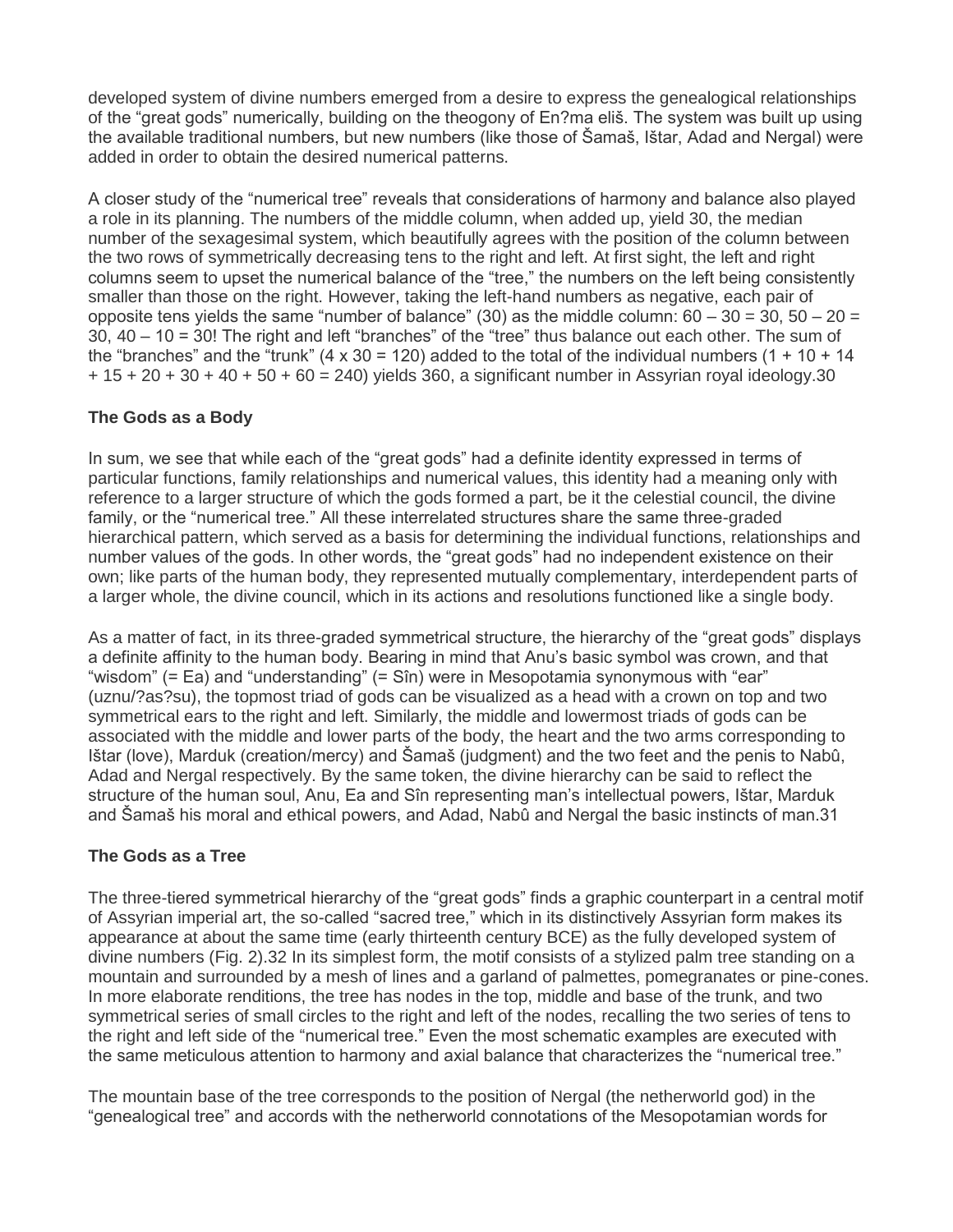"mountain" (kur/šadû, hursag/?urš?nu). The palmette crown, which in some variants is replaced by a stylized rainbow or a "sunflower,"33 corresponds to Anu, the god of heaven, and can be taken as a rendition of Anu's basic symbol, the crown.34 The node in the middle of the trunk corresponds to the central position of Ištar in the divine hierarchy and symbolizes her role as the "convener of the assembly" (see above, p. 6). The series of circles to the right and left of the trunk correspond to the two male lines of the "great gods."35 The pomegranates and pine-cones surrounding the tree (with their many seeds) symbolize the ultimate unity of the gods,36 while the lines connecting them can be taken to symbolize their interdependence and organic interaction.

# **The Anthropomorphic Tree**

The "sacred tree" can thus be viewed as a graphic representation of the divine council intended to emphasize its nature as an organic whole, a "single body." This interpretation is supported by a unique relief from the temple of Aššur in Assur (Fig. 3) showing the tree as a frontally depicted crowned man, with prominent symmetrical ears, hands symmetrically crossed over the heart, and the lower body merging with a mountain (cf. above).37 Keeping in mind the identification of the individual "great gods" with planets, heaven and the Abyss (p. 6 above), this tree-man turns out be a metaphysical structure encompassing within itself the entire universe – a gigantic "cosmic man."

The idea of the "cosmic man" certainly played an important role in Assyrian religion and imperial ideology. From the earliest times on Mesopotamian kings had been portrayed as living personifications of the cosmic tree. An early third-millennium precursor of the Assyrian anthropomorphic tree depicts a ruler of Uruk as an embodiment of the tree;38 early dynastic Sumerian kings bore names identifying them as trees;39 Šulgi and other kings of the Ur III dynasty were referred to as "trees planted at abundant waters."40 In the Neo-Assyrian empire the association of the king with the sacred tree is implicit in the sculptures of the palace of Ashurnasirpal II, where the king occasionally takes the place of the tree between the winged "genies" in the so-called "fertilization" scene; in the famous throneroom relief, the king seated on the throne in front of the relief actually physically merges with the tree.41 Equation with the tree was a sign of perfection: Gilgamesh, the "perfect king," was a man who – according to the Assyrian spelling of his name – "equalled the tree of balance."42

# **The King as a Tree**

The equation of the king with the tree had important doctrinal consequences. In the first place, it identified him with the "cosmic man" and thus implied that he was the human incarnation of the almighty God, Aššur. As a personification of the tree he was, like Paul's Christ, "the image of the invisible God ... The whole universe has been created for him and through him. And he exists before everything, and all things are held together in him" (Col. 1:15-17). As I will argue below, the similarity between the Assyrian ideal king and Paul's Christ is not fortuitous, since there is a strong likelihood that early Christian thought was influenced at many points by Assyrian theological conceptions long familiar in what later became centers of Christian worship in Syria and Palestine, areas that had been part of the Assyrian empire and its successors for centuries. The cosmic dimension of the king is reflected in his ceremonial dress studded all over with golden stars and embroidered with representations of the sacred tree.43

Secondly, the structure of the tree turned the entire royal council, including the king himself, into a corporate body of the metaphysical "perfect king." Just as the individual "great gods" were limbs and parts of the manifest body of God (the "cosmic man"), so the individual ministers, as images of the "great gods," became limbs and organs of the king, who united all the divine powers in his metaphysical structure. Thus, from the ideological point of view, the actions of the individual ministers became indistinguishable from those of the king: everything they did as "limbs" and "powers" of the king was in the last analysis done by the king.44 The king himself participated in the council as its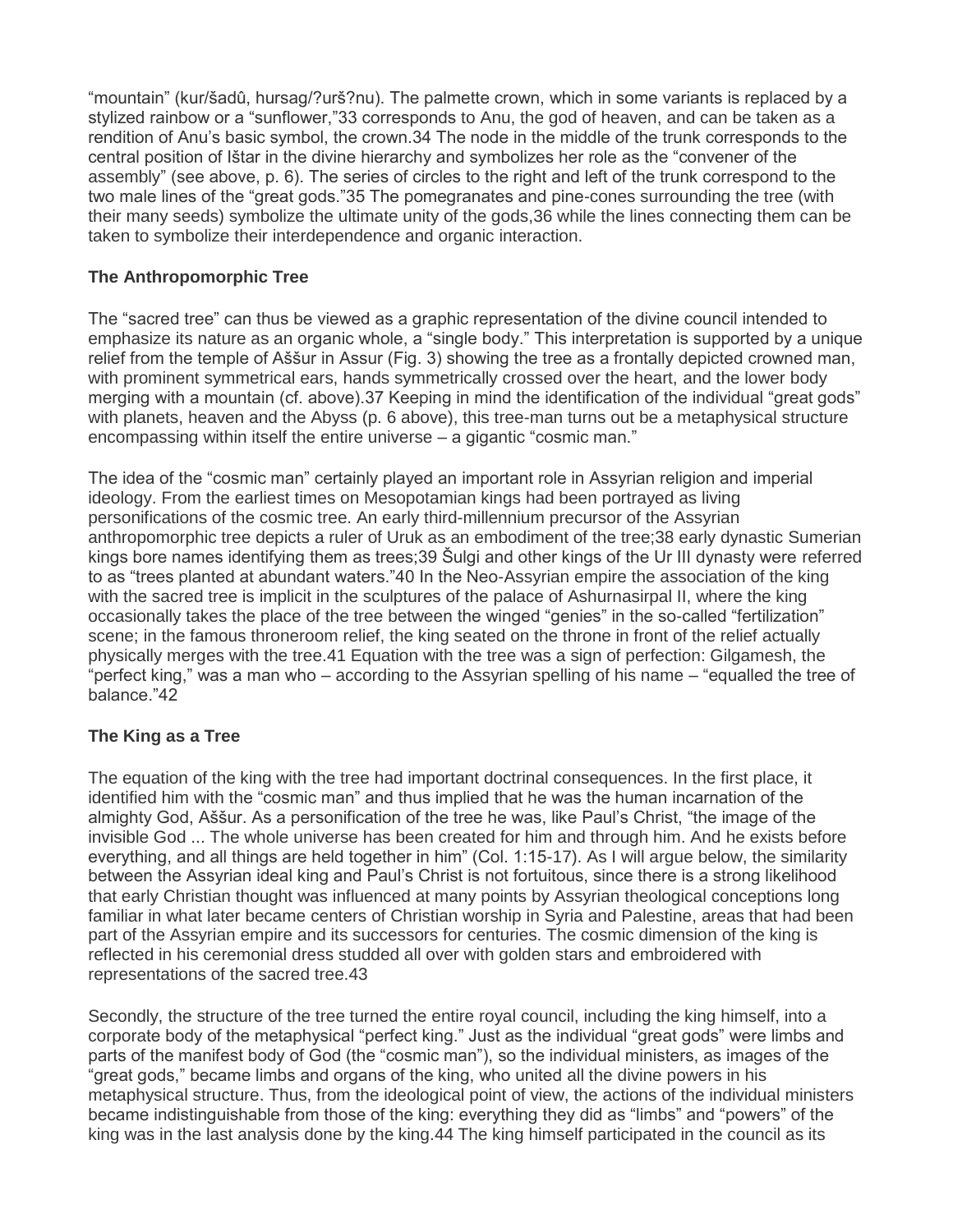"head." It is important to keep in mind, however, that like Anu (the king of gods and the head of the divine council), he also included the entire council within himself. He thus was, like God, at the same time both one and many.

Thirdly, and most importantly, by virtue of his metaphysical constitution, the identities of all the "great gods" converged in the person of the king. He was all of them in one person, acting, as it were, the role of any of them whenever appropriate. Viewed from this perspective, the individual "great gods" cease to exist as independent divine entities and emerge as mere aspects of the king in his role as the "perfect man."45

The king's "consubstantiality" with God, implicit in his identification with the tree, constituted an article of faith of central importance to Assyrian religion and imperial ideology. As a "perfect man," the king was not only God in human form,46 whose government represented the "kingdom of heaven" upon earth;47 he was the very cornerstone of man's salvation. As we shall see, he was presented in Assyrian ideology as a child of God – in this case represented by the goddess Ištar, the mother aspect of Aššur, rather than Aššur himself – and his appointed role was that of the "good shepherd" leading humans to the right path as servants of God. This role of the king, which bears a striking resemblance to the Christian conception of Christ as Son of God sent for the redemption of mankind, was elaborated in a system of interlocking myths, visual symbols and mental images, and propagated throughout the empire by all possible means. The relevant imagery and the underlying complex doctrinal system, which involved a sophisticated theory of the soul, are fundamental to the understanding of Assyrian religion and must therefore be considered here in detail.

### **The Holy Spirit**

In Assyrian royal inscriptions and prophetic oracles, the king is presented as the son of the goddess Mullissu/Ištar. Born of a human mother but created by the goddess, he was a semi-divine being partly man, partly god. In an oracle the goddess declares: "I am your father and mother; I raised you between my wings." The mother-child relationship between the goddess and the king is elaborated in the oracles by portraying the king as a baby suckled, comforted, tended, carried, reared and protected by the goddess, who now appears as his mother, now as his midwife, wet nurse, or nurse, and tenderly calls him "my calf" or "my king," while she fiercely attacks his enemies.48

This imagery is also encountered in biblical prophecy, where it serves to describe God's love for Israel, his "chosen one." It has an important visual counterpart in a ubiquitous motif of the Ancient Near Eastern arts, the so-called "cow and calf" motif showing a cow licking its suckling calf, often in association with the sacred tree (Fig. 4). The interpretation of the motif is put beyond doubt by Egyptian textual evidence, which confirms that the calf-suckling cow represents Hathor (the mother of Horus and the wet nurse of pharaoh), the Egyptian counterpart of Mullissu; its ideological significance is confirmed by its prominence among the royal ivories of Nimrud and Samaria.49 The motif still survives in Christianity in its two variants, "ewe and lamb" and "mother and child," both symbolizing Christ as God's beloved son, cf. the ubiquitous "madonna and child" motif as well as the "Lamb of God" of John 1:37, etc.50

Mullissu, the divine mother of the king, was an aspect of Ištar, the goddess of love. In Assyria, she denoted Ištar specifically as the queen of heaven: she was the consort of Aššur, the creatress of the gods and of the universe, whose holiness and luminosity are constantly stressed in the texts: "She is glorious, most glorious, the purest of the goddesses! ... Like Aššur, she wears a beard and is clothed with brilliance. The crown on her head gleams like the stars; the sun disks on her breasts shine like the sun."51 In Assyrian royal inscriptions she bears the epithet "wild cow," which not only connects her with Ninsun the "Wild Cow," the mother of Gilgamesh, the perfect king, and with the calf-licking cow of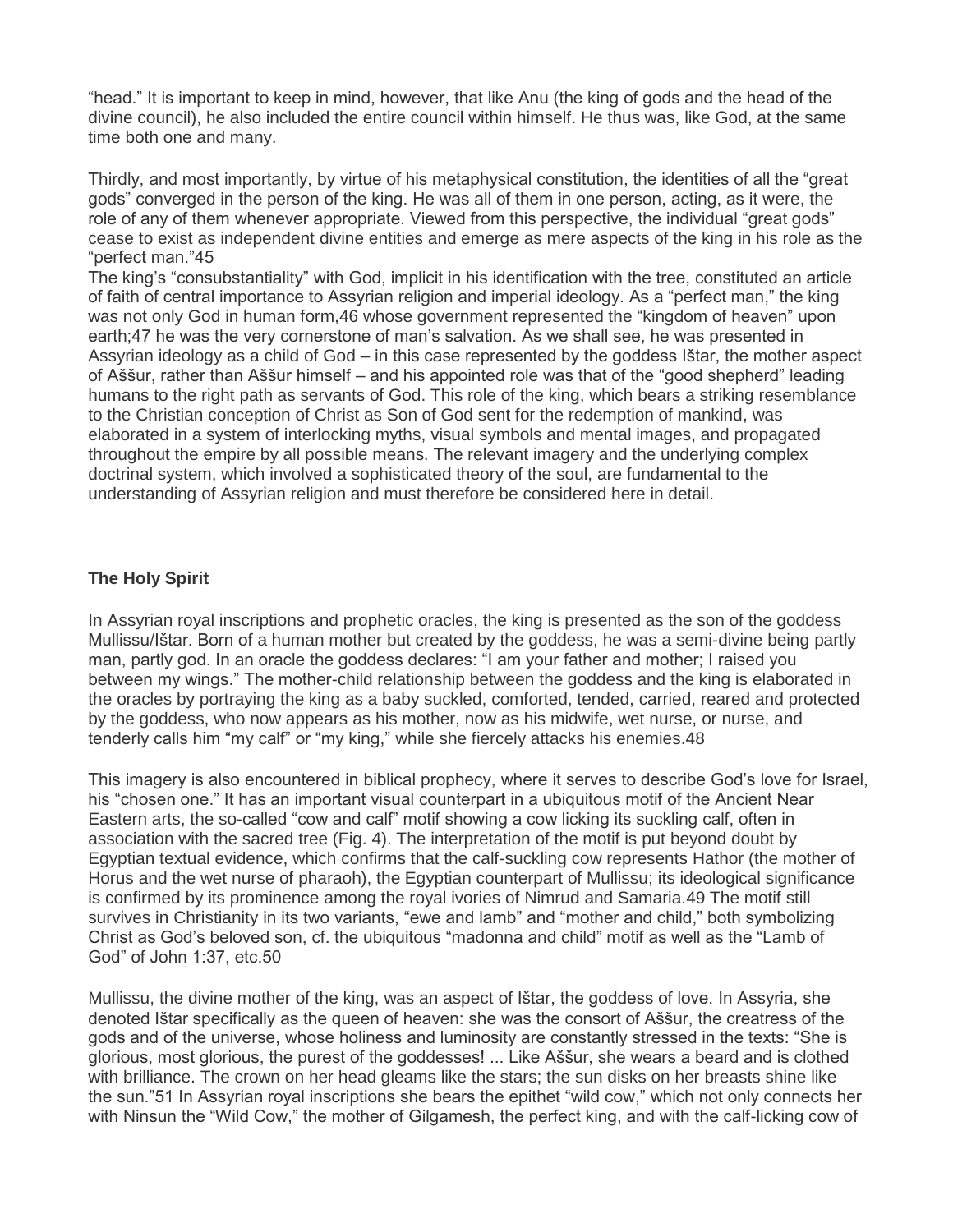contemporary visual arts,52 but also associates her (through the horns of the cow) with the moon, and thus identifies her with the supernal aspect of Ištar, the "Daughter of the moon" or "Ištar of Wisdom" (see p. 5). Her most prominent role in real life was that of an oracular deity: she was the voice speaking through the prophets, the words emanating from their mouths.53

These characteristics of Mullissu show that she corresponds in all essential respects to the gnostic Holy Spirit, who is defined, among other things, as the female aspect and "consort" of the Father, the "Mother of the Universe, whom some call Love," the "androgynous Mother-Father, a male Virgin by virtue of a hidden Intellect," and "the ineffable Word, a Voice, who gradually put forth the All."54 In the Nag Hammadi treatise Trimorphic Protennoia, the Spirit, introducing herself as the primordial "thought of the Father," becomes flesh and reveals herself in the world as the Christ, the "Perfect Son," thus playing the role of the Logos of John 1.55 The gnostic Holy Spirit, and hence, indirectly, Mullissu, is thus without any question the "prototype" of the Christian Holy Spirit, whose role in the immaculate conception of Christ parallels the role of Mullissu in the miraculous transformation of the Assyrian king into the son of God in his mother's womb.56

Recognizing in Mullissu the precursor of the Holy Spirit provides a key to the manifold and seemingly contradictory figure of the goddess Ištar, which combines the image of the madonna with that of the prostitute: she is the "spirit" of God which pervades the entire universe and is at the same time present in both god and man.57 Her representation as a node in the middle of the trunk of the sacred tree (the heart of the "cosmic man") symbolizes her as a power connecting heaven and earth and bridging the gulf between god and man. Her number (15), the sum of the numbers of Anu/heaven (1) and Nergal/netherworld (14), corresponds to her nature as a "two-faced" entity participating in two opposite worlds, reflected in her paradoxical mythological figure.

In the myth of Ishtar's Descent to the Netherworld, the penetration of the goddess into the material world is presented allegorically by means of a stripping metaphor resembling the Neoplatonic doctrine of the gradual weakening of the cosmic soul, the farther it gets from its transcendent origin, the One.58 Up in heaven, before her descent, Ištar is the queen of heaven, the pure, chaste and prudent "daughter of the moon," dressed in her regal attire. At each of the seven gates of the netherworld, she loses one piece of her clothing and jewelry, until she finally arrives in the netherworld completely naked, stripped of all her virtues and powers, falls sick and dies. Revived and rescued by the grace of her heavenly father, she is the penitent soul whose return to heaven mirrors her defilement: at each gate of the netherworld she gets back one piece of her clothing in reverse order of its removal.

The full moon with its immaculate, shining disk symbolized Ištar as the queen of heaven, as indicated by her number, 15, coinciding with the ideal full moon day, the darkening of the lunar disk being interpreted in terms of pollution and sin. Accordingly, the progressive loss of "purity" of the waning moon symbolized the gradual defilement, or "descent," of the goddess; its total disappearance, spiritual "death"; and the gradual increase of "purity" after the conjunction, ascent and return to the original state of perfection.59

### **The Gods as Garments Of Ištar**

The order in which Ištar is stripped of her garments reflects the structure of the sacred tree. At Gate I, she loses her crown; at Gate II, her earrings; at Gate III, her necklace; at Gate IV, her pectorals; at Gate V, her girdle; at Gate VI, her bangles; and at Gate VII, her loincloth. Note the progression from top to bottom and the alternation of single and paired pieces of clothing. The crown corresponds to the palmette crown of the tree, the necklace, girdle and loincloth to the three nodes of its trunk, and the earrings, pectorals and bangles to the circles surrounding the trunk. Accordingly, the various garments and ornaments can be identified with the divine powers ("great gods") constituting the tree; in the Sumerian version of the myth, they are, in fact, explicitly called "powers" (me).60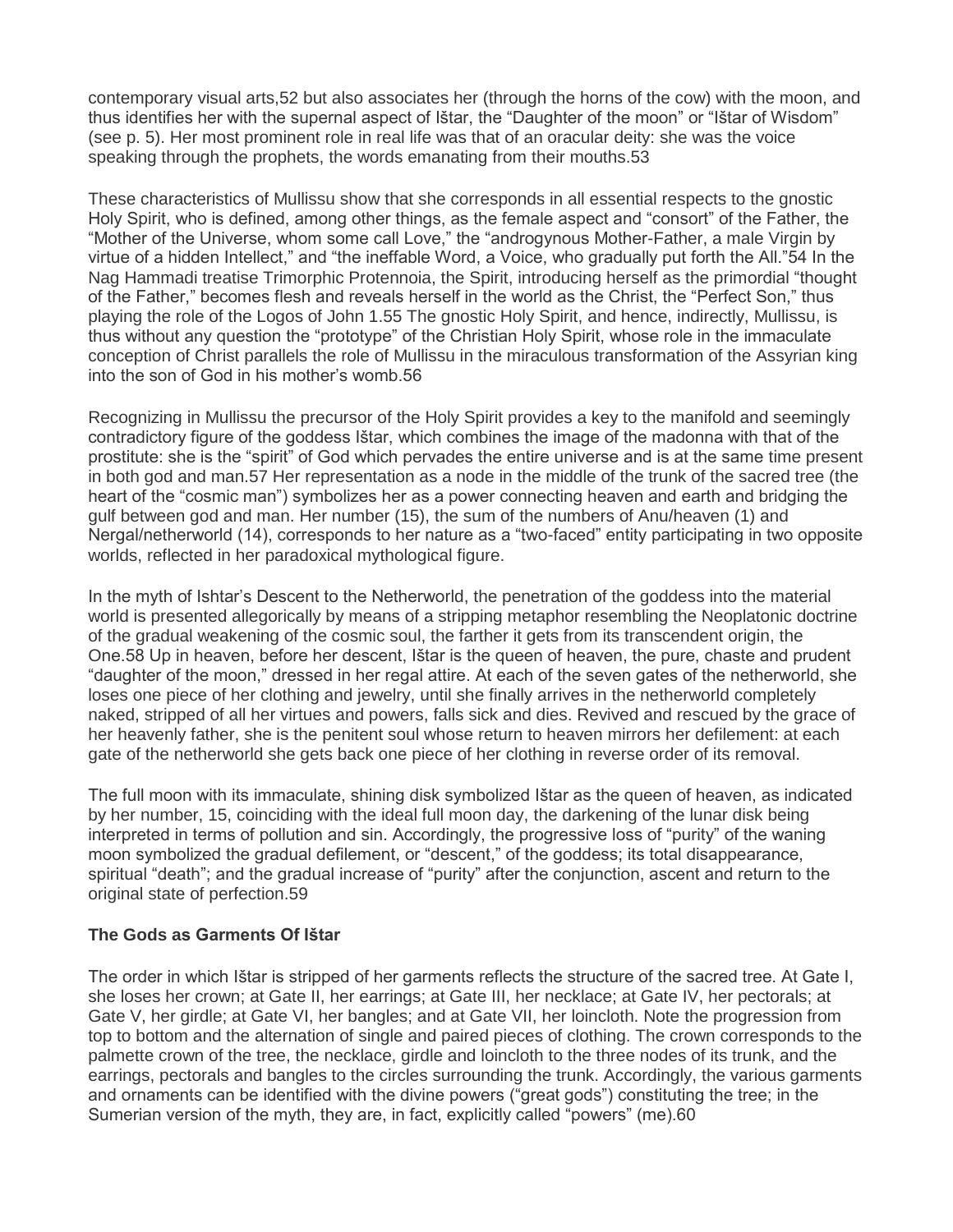The "great gods" are thus in the Descent of Ishtar reduced into mere "garments" and "ornaments" of Ištar – abstract psychic powers, whose presence or absence in the soul determines its salvation or perdition. In terms of the functions of the "great gods," these powers can be defined as dignity (Gate I: Anu), wisdom and prudence (Gate II: Ea and Sîn), reason (Gate III: Mummu), judgment and mercy (Gate IV: Šamaš and Marduk), love (Gate V: Ištar), honor and pride (Gate VI: Adad and Nabû), and shame (Gate VII: Nergal). The sacred tree can thus be seen as a symbolic representation of the perfect, undefiled soul in its heavenly glory, vested in all its divine powers, "garments" and "ornaments" – in other words, an image of Mullissu, the heavenly Ištar.61 This agrees with Mullissu's identification with the date palm (the trunk and crown of the sacred tree), making her "consubstantial" with her son, the "perfect man."62

The eight-pointed star of the goddess can similarly be interpreted to symbolize Ištar as the "bearer of all the powers,"63 the eight points of the star standing for the eight male gods surrounding Ištar in the "genealogical tree" (see p. 7 above).

### **The Gods as Colors**

Another symbol of Ištar was the "ziggurat" (the Mesopotamian temple tower), whose seven stages and mountain shape associated it with the seven-staged descent and ascent of the goddess.64 Remains of coloring on the ziggurat of the Assyrian capital city Dur-Šarruken show that each of its stages was painted in a different color, the sequence of colors corresponding to the coloring of the seven concentric walls of Ecbatana in Herodotus I 98 (white, black, purple, blue, orange, gold, silver), probably symbolizing the seven planetary spheres (Venus, Saturn, Mars, Mercury, Jupiter, Sun, and Moon).

Descent from its silver-colored top (the moon!) through the seven stages (= the seven gates of the netherworld) would have symbolized undressing, while ascending it would have symbolized donning the colored garments. The image of a multicolored seven-staged ziggurat associated with the planetary spheres probably lies behind the Mithraic ascent of the soul described in Origen's Contra Celsum, where the initiate climbs "a ladder with seven gates," the first (of lead) associated with Saturn, the second (of tin) with Venus, the third (of bronze) with Jupiter, the fourth (of iron) with Mercury, the fifth (of electrum) with Mars, the sixth (of silver) with the Moon, and the seventh (of gold) with the Sun.65 In this image, the "great gods" are again reduced to mere qualities of the soul, "colors," the full sequence of which symbolized the heavenly glory of the soul.

### **The Rainbow**

Through her association with the colors of the ziggurat, Ištar was also associated with the rainbow, another important symbol relating to the ascent of the soul. The convergence of the full spectrum of colors in the rainbow symbolized Ištar's heavenly origin – she was the "daughter" of Anu, in whom the identities of all the gods converged –, while its bow shape symbolized her as God's weapon against sin and death.

In En?ma eliš, Marduk fashions a bow, designates it as his weapon, and defeats Tiamat with it; later Anu lifts it up, kisses it, calls it "my daughter," and fixes it as a constellation in the sky. The constellation in question, "Bow Star," our Canis Maior, rose in Ab (August), a month with prominent netherworld connotations, and its equation with Ištar (both as "daughter of Anu" and "daughter of the moon") is well attested in Assyrian texts. Consequently, the weapon by which Marduk defeats Tiamat actually is Ištar.

Elsewhere in En?ma eliš, this weapon is called "Deluge," reflecting Ištar's well-known role in bringing about the Deluge in Gilgamesh XI. The "deluge bow," which already occurs in Sumerian mythology as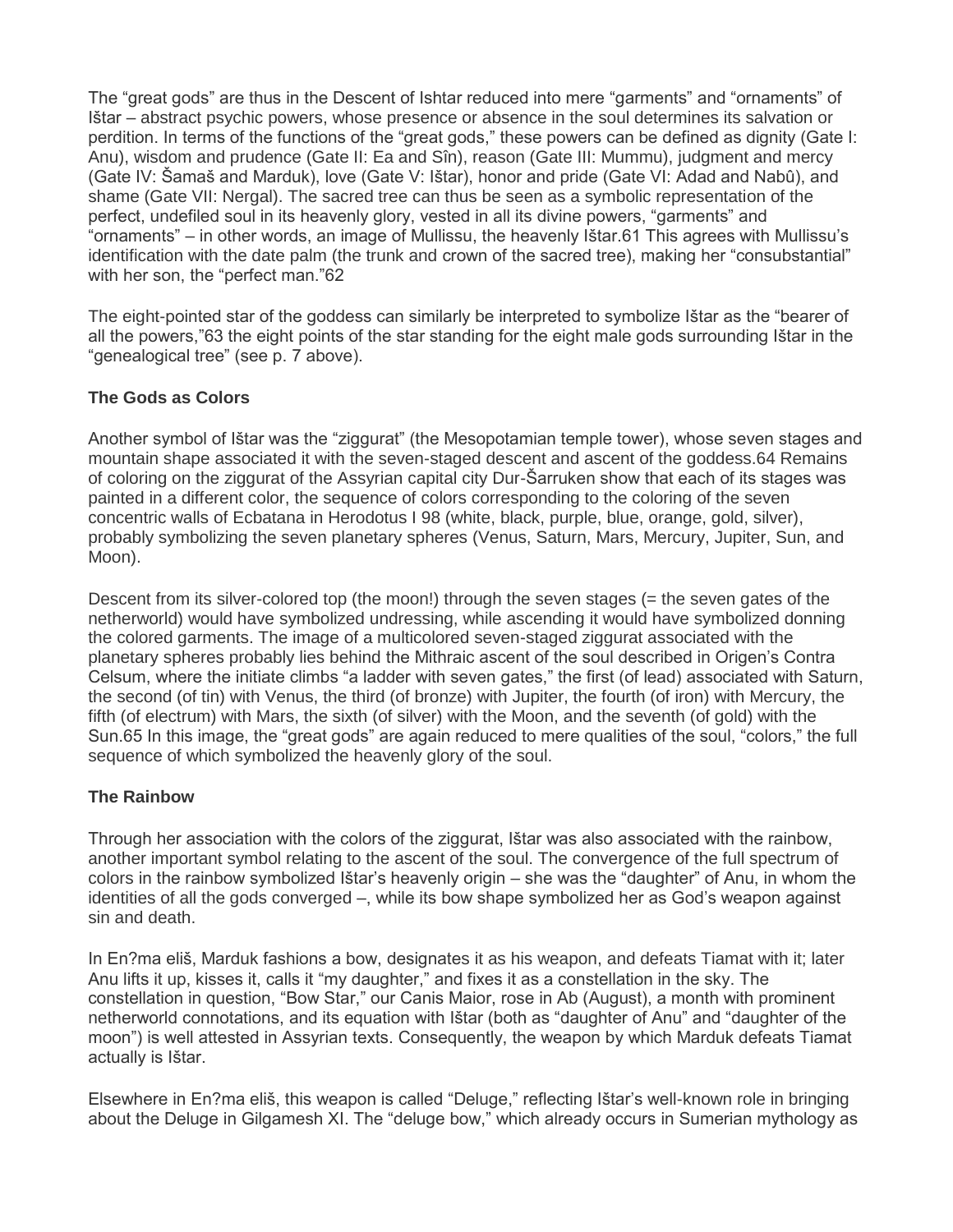the weapon of Ninurta, is of course nothing but the rainbow, which is given as a name of Ištar in god lists; in addition, both "Bow Star" and "Rainbow Star" occur as names of Venus and are equated with Virgo in astrological texts. Broken into its components, the logogram for "rainbow," dTIR.AN.NA, signifies "bow of Anu" or "bow of heaven."66

With his "deluge bow," God destroys the wicked but saves the just. In the Descent of Ištar, the ascent of the soul is made conditional upon the relinquishment of Tammuz as the substitute for the goddess in the netherworld. This is an allegory for the institution of divine kingship upon earth and an etiology for the "redemptory" death of the king. In materializing the idea of the "perfect man" in the human king, God gave mankind an example to follow and a shepherd to guide it to the path of salvation. Tammuz, the shepherd king, is the king as a "tree planted by Ištar," the son of God who had to come to the world, take human form, and die and rise again in order to provide mankind with a living example of the perfection required for salvation.67

The dying and resurrected Tammuz thus has to be understood as one of the king's most central roles, the savior sacrificed for man's sake. Whereas Ninurta is the king as victorious hero who vanquishes death and disease, returns to his father in triumph and is exalted to glory in heaven, Tammuz is the shepherd dying for his flock, the felled tree, whose death is wailed bitterly. By making Ištar responsible for the death of Tammuz, the myth presents his sacrifice as an act of divine love comparable to 1 John 4:9, "For God is love; and his love was disclosed to us in this, that he sent his only Son into the world to bring us life." This idea may lie behind the motif of the "arrow-shooting god" (Fig. 5), a familiar but enigmatic image in Assyrian imperial art, which can be interpreted as a symbolic representation of "God the father sending his son into the world," the god sending the arrow to its target representing Enlil/Marduk, the divine king; the "arrow" representing his son, Ninurta/Nabû; the "bow," Mullissu/Ištar; and the "monster" hit by the arrow, the world as a place of sin, darkness and death.68 Note that both Aššur and Ištar share the epithet "lover of (all) mankind."69

### **The Trinity**

We thus have in the Assyrian king the perfect doctrinal couterpart of the Christian savior: a word of God become flesh,70 a lamb of God sacrificed for the sake of man. What is more, his relationship to God is defined exactly in terms of the Trinitarian doctrine ("one substance – three persons") in its Augustinian elaboration, where the Holy Spirit is "the mutual love of Father and Son, the consubstantial bond that unites them." The king's consubstantiality – homoousia – with God was encoded in the sacred tree, simultaneously representing the psychic structure of the "cosmic man," the heavenly Ištar, and the king.

In the Sumerian myth Angimdimma, available in several copies in the royal libraries of Nineveh, the heavenly crown prince and savior, Ninurta, "Created like Anu," having vanquished the forces of darkness threatening his father's kingdom, triumphantly returns to his celestial home and, praised and blessed by his father and mother, is exalted beside them "on a holy dais in the throne room."71 This scene, explained to refer to the king in Assyrian cultic commentaries,72 finds a graphic representation in the triad of gods occasionally riding on the winged disk of Aššur in Assyrian imperial glyptics (Fig. 6). The central figure, raising its hand in a gesture of blessing, can be identified as Enlil/Marduk; the figure on the right wing, receiving the blessing, as Ninurta/Nabû, and the figure on the left wing, likewise raising its hand in blessing, as his mother, Mullissu/Ištar.73

In some representions, the right and left hand figures are reduced to mere circles or volutes emerging from the central figure; often a single volute stands for all three figures.74 This implies not only that the accompanying figures were conceived as essentially one with the central figure, but that all three together constituted an indivisible, homogeneous whole. Hence the configuration Enlil–Mullissu– Ninurta does not just represent a triad of gods but a true "trinity-in-unity" in the Christian and Neoplatonic sense of the concept. The winged disk being the primary symbol of Aššur, and the volute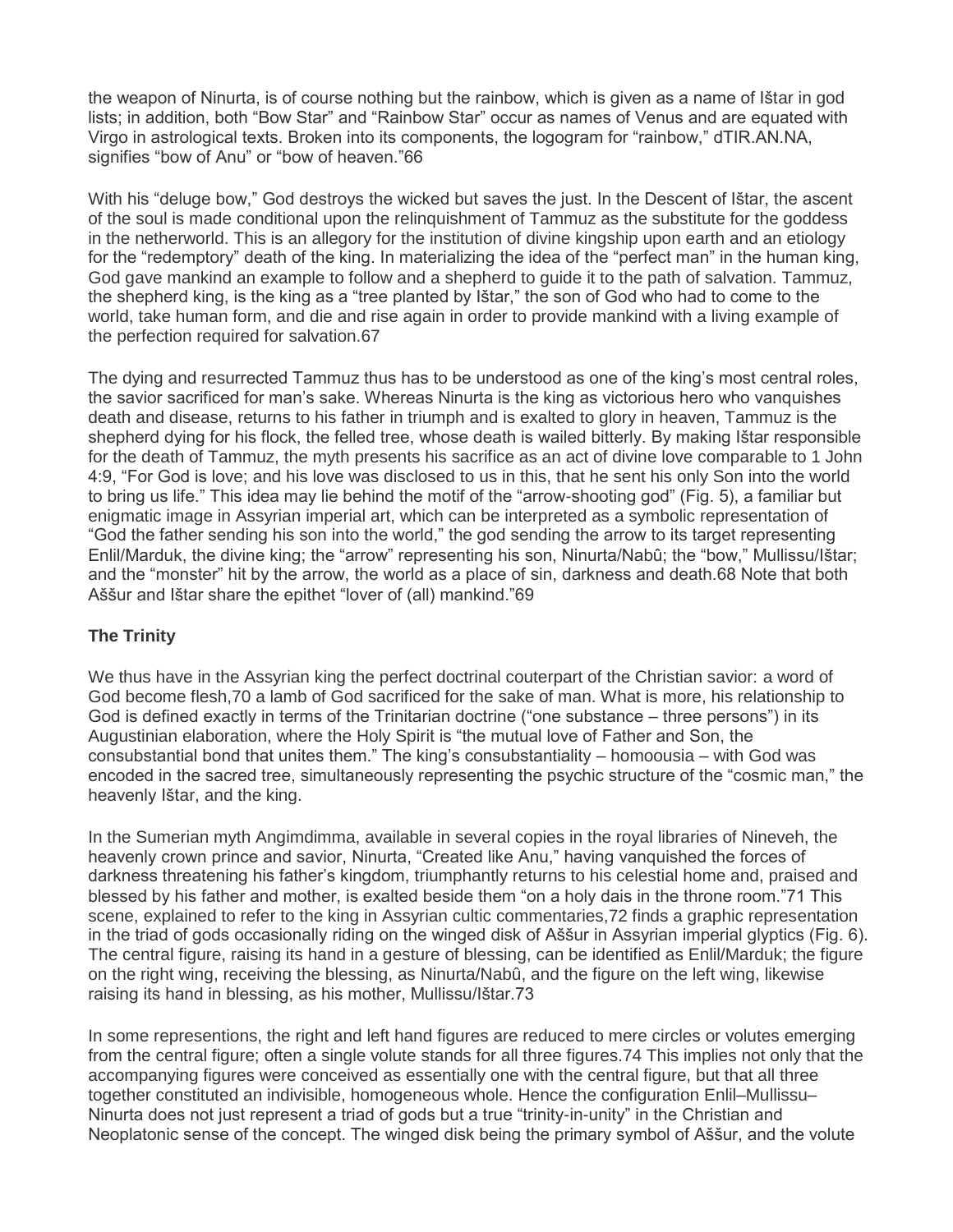or the triad of gods being found in virtually all representations of it, one is forced to conclude that a doctrine similar to the Trinitarian doctrine was an essential component of the Assyrian concept of god.

The Assyrian version of the Trinity – Father, Mother, Son – has a perfect parallel in the gnostic antecedant of the Christian Trinity. According to the treatise Trimorphic Protennoia, "the Voice that originated from the Thought [of the Logos] exists as three permanences: the Father, the Mother, the Son";75 the treatise On the Origin of the World faithfully echoes the exaltation of Ninurta, presenting the holy spirit as a virgin seated upon a throne at the left of Sabaoth and glorifying "Jesus Christ, who resembles the savior above in the eighth heaven and who sits at his right upon a revered throne."76

In a vision described in The Apocryphon of John, "there was a [likeness] with multiple forms in the light, and the [likenesses] appeared through each other, [and] the [likeness] had tree forms," who said: "John, John ... do not [be] timid! – I am the one who is [with you] always. I [am the Father], I am the Mother, I am the Son."77 This passage has a striking parallel in an Assyrian oracle where the Spirit first speaks as Marduk (the Father), then as Ištar (the Mother), and finally as Nabû (the Son), as if she were repeatedly putting on new masks to suit the changing themes of the prophecy.78

### **Conclusion/The Birth Of Assyrian Monotheism**

In summary, it may be stated that a monotheistic concept of god was an essential structural feature of Assyrian religion, philosophy and royal ideology, and was firmly rooted in a complex but coherent doctrinal system underlying the entire imperial culture from mythology to royal rituals and visual arts. The fact that this doctrinal system was elaborated and propagated by means of visual symbols, metaphors and even riddles rather than in terms of Aristotelian logic does not make it non-existent nor detract from the power of its impact upon contemporary and later religious and philosophical thought.79

The Assyrian concept of god was rooted in political and conceptual structures inherited from earlier Mesopotamian empires, and essential elements of it like the doctrine of the "perfect man" probably existed already in the early third millennium.80 It can be assumed that while the system as a whole undoubtedly underwent modifications in the course of time, its basic features remained essentially unchanged over the millennia. Nevertheless, the heavily monotheistic "bent" of Assyrian religion appears to have been a genuinely Assyrian development. The system of divine numbers which formalized the doctrine of the unity of the divine powers, the sacred tree in its triadic elaboration, as well as the equation "God" = "(all) the gods" appear only with the emergence of the Middle Assyrian empire in the 14th century BCE.81 This historical event, then, and especially the concomitant "Byzantinization" of the emperor cult, appears to have been the crucial catalyst to the birth of Assyrian monotheism.

In the course of the following 700 years, and especially under the Neo-Assyrian empire (ca. 900-600 BCE), the fundamentals of Assyrian religion and royal ideology – the concept of one almighty God, and the emperor's status as his "son" sent for the salvation of mankind – were systematically propagated to the ruling elite and the masses by means of highly symbolic visual arts, court ceremony, religious festivals and mythology, so as to finally become a factor permanently dominating the religious ideas and attitudes of the entire Near East. Numerous centers of higher learning specializing in the relevant doctrines existed in palaces and temples throughout the empire. In addition, the esoteric doctrines of the emperor cult were transmitted all over the empire and beyond it by communities of devotees of Ištar striving for salvation and eternal life in the footsteps of the goddess. Extreme asceticism, self-mortification and even self-castration were conspicuous features of these communities, whose ideal was the androgynous saint transcending all passions of the flesh and whose goal was union with God already in this life.82